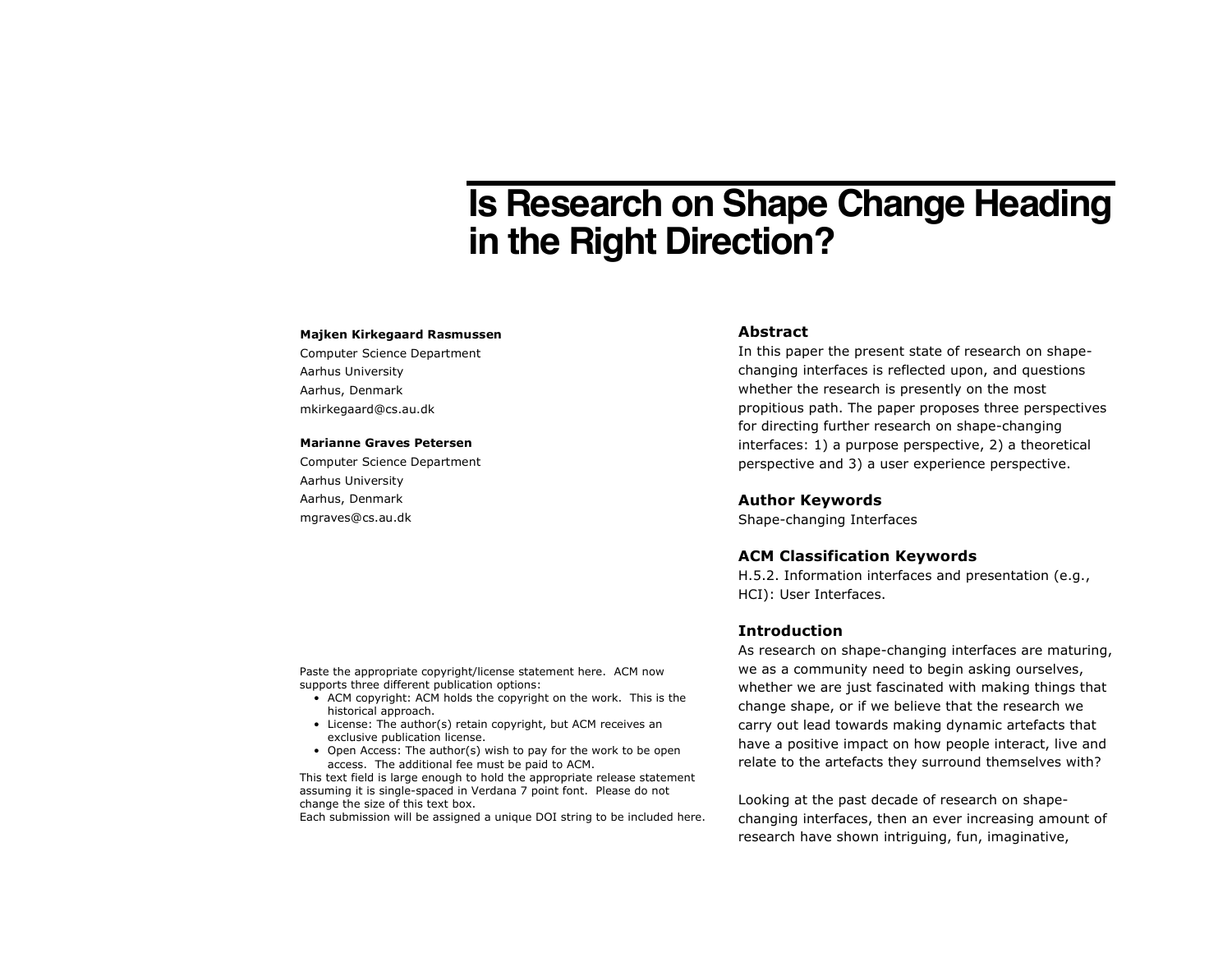beautiful and impressive examples of shape-changing interfaces, such as for example inFORM [5], ferrofluid sculptures [9], coMotion [6], NinjaTrack [7] or LineFORM [13], just to mention a few. Beyond the examples from research, shape-changing interfaces are also becoming a commercial endeavour, as can be seen by LG launching a shape-changing TV [18], which is able to change shape from flat to curved. Or Tactus Technology's Phorm [19], a shape-changing iPad cover, where see-through physical buttons can appear at the touch of a button, overlaying the virtual keyboard.

However, despite the breadth of the examples, then presently research on shape-changing interfaces often seem more concerned with imagining new ways of using shape-change, and the technical challenges of doing so, rather than how they relate to, and would fit into the users daily lives. Furthermore, there are few examples that clearly and convincingly illustrate how making artefacts dynamic has a positive impact on people's interactions with artefacts in their daily life.

### **Visions for shape-changing interfaces**

Consequently, we as a community need to pause and begin to consider whether we are on the right path, or whether the quest for novel interfaces has resulted in loosing focus on the potential use of shape-changing interfaces.

Surveying some of the visions (e.g. [10,16]) put forth for shape-changing interfaces, they present a range of both abstract and concrete potentials for shapechanging interfaces. From envisioning radical atoms, a *"hypothetical generation of materials that can change form and appearance dynamically, becoming as reconfigurable as pixels on a screen* (p. 37 [10])". To

creating app stores for physical form (p. 598 [16]), or envisioning that "*information and interaction is everywhere, and it not only blends into the world around us, but can also physically reach out* (p.10 [12])". While the visions point towards a great potential for shape-changing interfaces, then the ensuing examples in some cases tend to become more about the newness and exoticness of the interface, rather than the practicality and desirability of making artefacts self actuated.

Despite the continuous efforts in overcoming the present material and technological challenges associated with making shape-changing interfaces. The community needs to begin to move beyond these challenges, and start critically reflecting on why and where it is useful and desirable to have artefacts that are capable of changing shape, rather than simply accepting that everything from TVs [18] to mobile phones (e.g. [16]), clothing [2] or faucets [17] benefit from being physically dynamic.

# **Challenges and future work**

While the present work illustrates that shape-changing interfaces provide designers with new opportunities, as form transcends from 3D to 4D [4], then it is also evident that more work needs to be carried out. Tree promising perspectives for future research on shapechanging interfaces, is evident from surveying the literature; 1) a purpose perspective, 2) a theoretical perspective and 3) a user experience perspective.

## *A purpose perspective*

Although shape change has been applied to a range of different application domains, both functional and hedonic [15], then there seem to be invented far more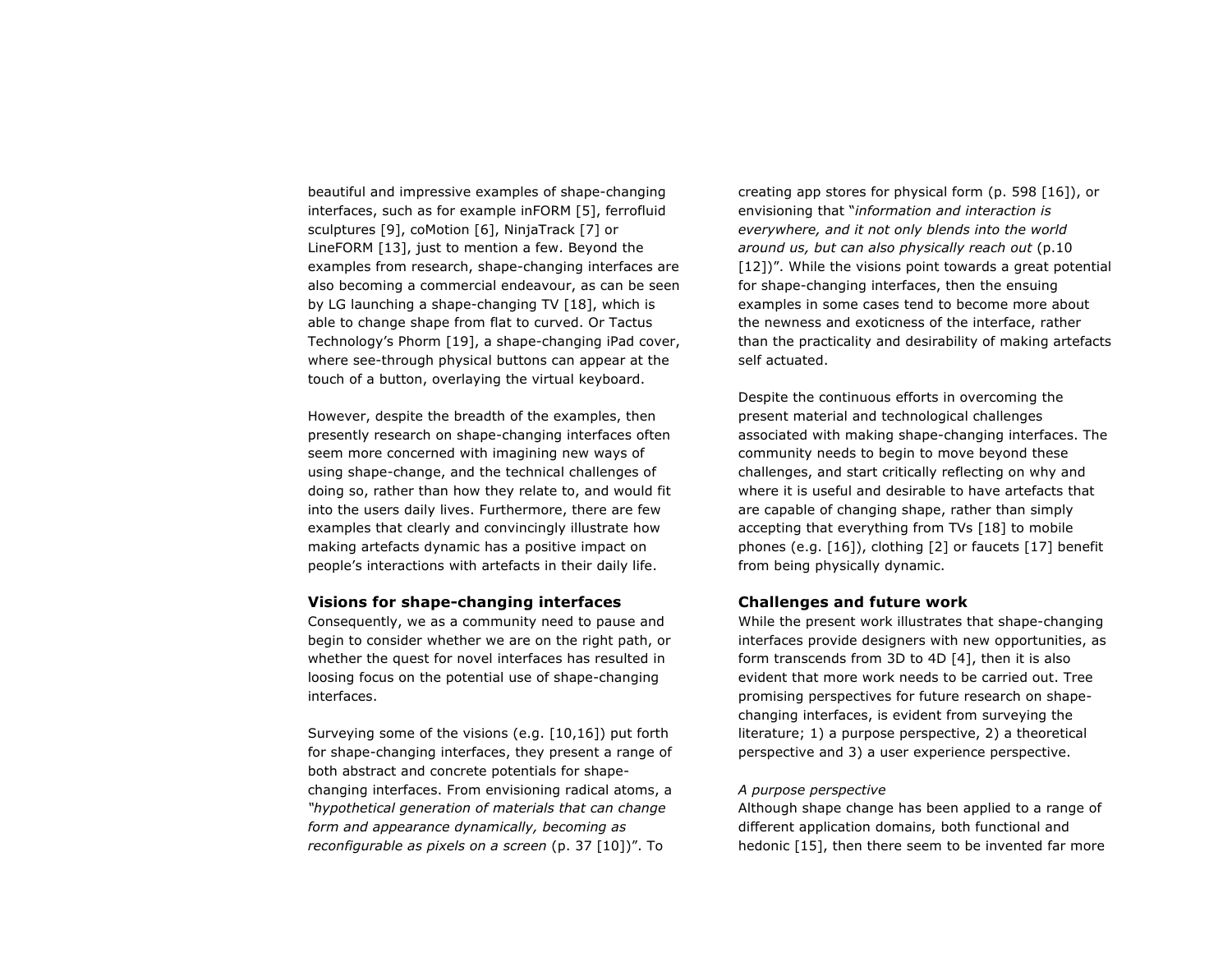ideas, than there are solved problems. Consequently, while research has illustrated examples of how shape change can address daily challenges, whether to support stroke rehabilitation (e.g. [11]) or practical considerations in relation to transportion or ergonomics (e.g. the inflatable mouse [8]). Then there is a need for further research in this direction, which goes beyond inventing new types of input and output, and begins to apply it to address real world challenges, which can be improved by making artefacts physically dynamic.

#### *An theoretical perspective*

Surveying research on shape-changing interfaces, then the work on shape-changing interfaces seldom presents a systematic reflection on how the results relate to findings and theoretical framings from other fields. Taking metaphors as an example, then despite being widely mentioned within research on shape-changing interfaces (e.g. [7]), then the work does not consider established *categories* of metaphors, such as the taxonomy provided by Barr et al. [1]. Consequently, there is a need to begin consolidating the work on shape-changing interfaces, with the related bodies of work from for example HCI and design. And furthermore, to begin a more systematic reflection on the use and meaning of terms, such as for example metaphors and affordance, in relation to shapechanging interfaces, and what it entails when a temporal dimension is added.

#### *User experience perspective*

Despite an increase in user studies [3,6]) then there is a need for furthering the understanding of how users experience shape-changing interfaces, and whether or where shape change would be desirable. Surveying the literature [14], three potential directions for future

research is evident. 1) Carrying out user studies, which explore peoples experience with shape-changing interfaces over a longer period of time, as hitherto all user studies have only focused on users first encounter with the shape-changing interface. 2) Exploring shapechanging interfaces in context, bringing them out into the wild, into homes, offices and public spaces. 3) Beginning to engage with users beyond the testing phase, for example by involving them in the design process, and thus, allowing the design and use to be influenced and inspired by the potential users.

# **Conclusion**

The paper asks the shape-changing community to pause and reflect on the present direction of research on shape-changing interfaces, and proposes three fruitful perspectives for directing further research: 1) a purpose perspective, 2) a theoretical perspective and 3) a user experience perspective.

## **References**

- [1] Barr, P., Biddle, R., and Noble, J. A Taxonomy of User-interface Metaphors. *In Proc. CHINZ'02 Symposium on Computer-Human Interaction*, ACM, New York, NY, USA (2002), 25–30.
- [2] Berzowska, J. and Mainstone, D. Skorpions: kinetic electronic garments. *ACM SIGGRAPH 2008 art gallery on - SIGGRAPH '08*, (2008).
- [3] Dimitriadis, P. and Alexander, J. Evaluating the Effectiveness of Physical Shape-change for Inpocket Mobile Device Notifications. *In Proc. CHI'14 Conference on Human Factors in Computing Systems*, ACM, New York, NY, USA (2014), 2589– 2592.
- [4] Djajadiningrat, T., Matthews, B., and Stienstra, M. Easy doesn't do it: skill and expression in tangible